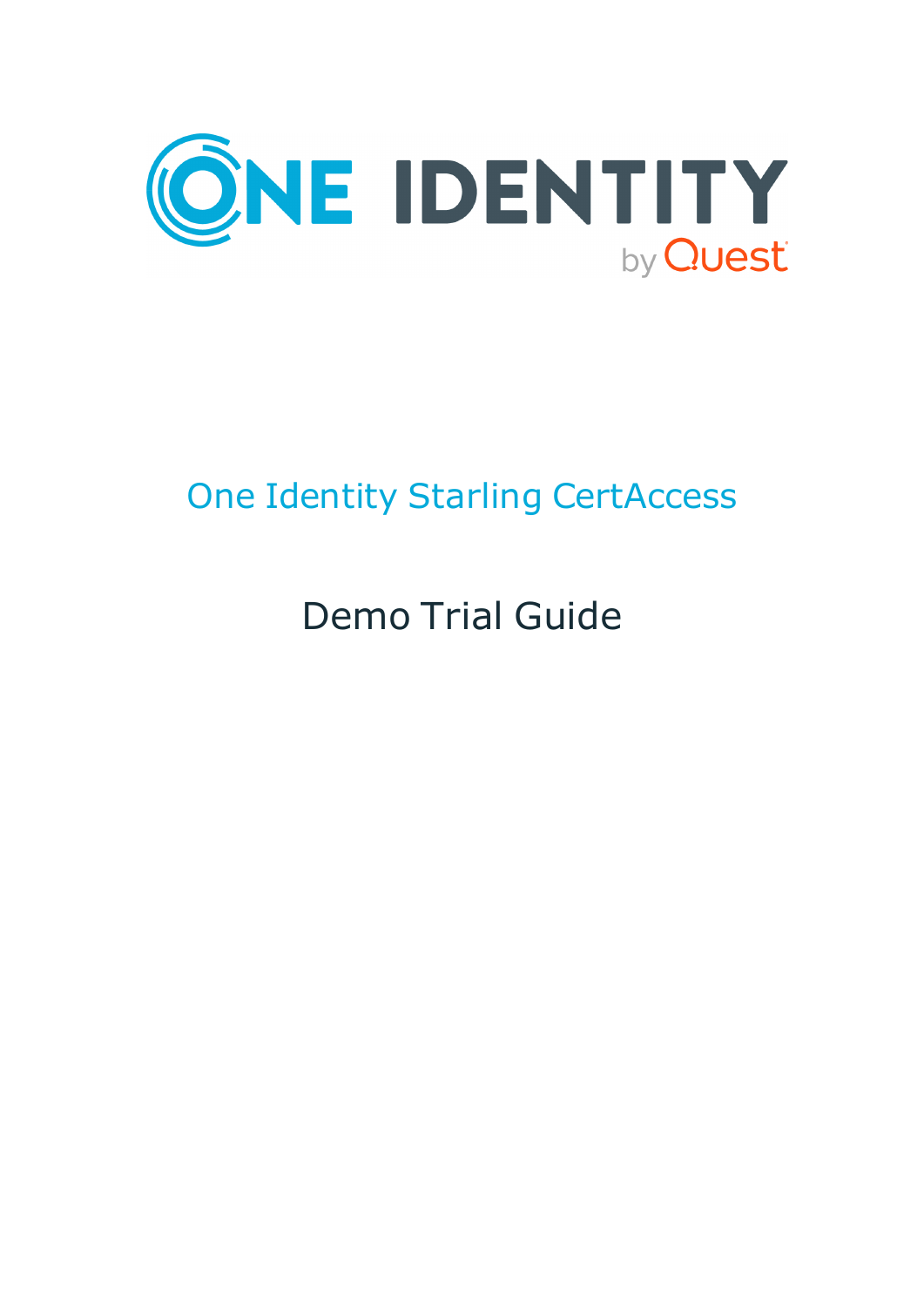#### **Copyright 2021 One Identity LLC.**

#### **ALL RIGHTS RESERVED.**

This guide contains proprietary information protected by copyright. The software described in this guide is furnished under a software license or nondisclosure agreement. This software may be used or copied only in accordance with the terms of the applicable agreement. No part of this guide may be reproduced or transmitted in any form or by any means, electronic or mechanical, including photocopying and recording for any purpose other than the purchaser's personal use without the written permission of One Identity LLC .

The information in this document is provided in connection with One Identity products. No license, express or implied, by estoppel or otherwise, to any intellectual property right is granted by this document or in connection with the sale of One Identity LLC products. EXCEPT AS SET FORTH IN THE TERMS AND CONDITIONS AS SPECIFIED IN THE LICENSE AGREEMENT FOR THIS PRODUCT, ONE IDENTITY ASSUMES NO LIABILITY WHATSOEVER AND DISCLAIMS ANY EXPRESS, IMPLIED OR STATUTORY WARRANTY RELATING TO ITS PRODUCTS INCLUDING, BUT NOT LIMITED TO, THE IMPLIED WARRANTY OF MERCHANTABILITY, FITNESS FOR A PARTICULAR PURPOSE, OR NON-INFRINGEMENT. IN NO EVENT SHALL ONE IDENTITY BE LIABLE FOR ANY DIRECT, INDIRECT, CONSEQUENTIAL, PUNITIVE, SPECIAL OR INCIDENTAL DAMAGES (INCLUDING, WITHOUT LIMITATION, DAMAGES FOR LOSS OF PROFITS, BUSINESS INTERRUPTION OR LOSS OF INFORMATION) ARISING OUT OF THE USE OR INABILITY TO USE THIS DOCUMENT, EVEN IF ONE IDENTITY HAS BEEN ADVISED OF THE POSSIBILITY OF SUCH DAMAGES. One Identity makes no representations or warranties with respect to the accuracy or completeness of the contents of this document and reserves the right to make changes to specifications and product descriptions at any time without notice. One Identity does not make any commitment to update the information contained in this document.

If you have any questions regarding your potential use of this material, contact:

One Identity LLC. Attn: LEGAL Dept 4 Polaris Way Aliso Viejo, CA 92656

Refer to our Web site ([http://www.OneIdentity.com](http://www.oneidentity.com/)) for regional and international office information.

#### **Patents**

One Identity is proud of our advanced technology. Patents and pending patents may apply to this product. For the most current information about applicable patents for this product, please visit our website at [http://www.OneIdentity.com/legal/patents.aspx](http://www.oneidentity.com/legal/patents.aspx).

#### **Trademarks**

One Identity and the One Identity logo are trademarks and registered trademarks of One Identity LLC. in the U.S.A. and other countries. For a complete list of One Identity trademarks, please visit our website at [www.OneIdentity.com/legal](http://www.oneidentity.com/legal). All other trademarks are the property of their respective owners.

#### **Legend**

**WARNING: A WARNING icon highlights a potential risk of bodily injury or property damage, for which industry-standard safety precautions are advised. This icon is often associated with electrical hazards related to hardware.**

**CAUTION: A CAUTION icon indicates potential damage to hardware or loss of data if** Δ **instructions are not followed.**

Starling CertAccess Demo Trial Guide Updated - 06 October 2021, 09:23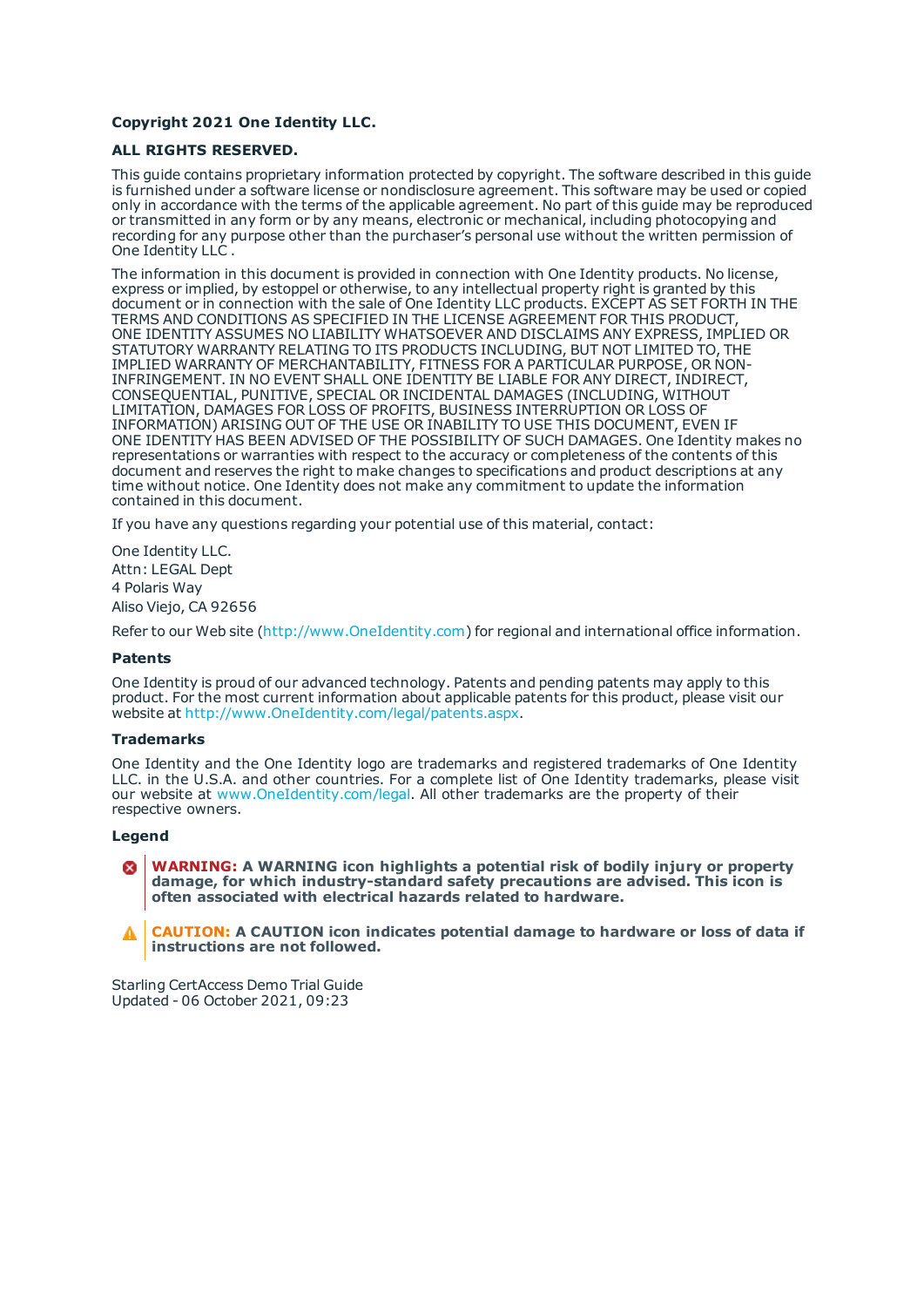# **Contents**

| Scenario 2: Attesting a group membership with approval granted  10 |  |
|--------------------------------------------------------------------|--|
|                                                                    |  |
|                                                                    |  |
| Scenario 5: Assigning product owners to system entitlements 15     |  |
|                                                                    |  |
|                                                                    |  |
|                                                                    |  |
|                                                                    |  |
|                                                                    |  |

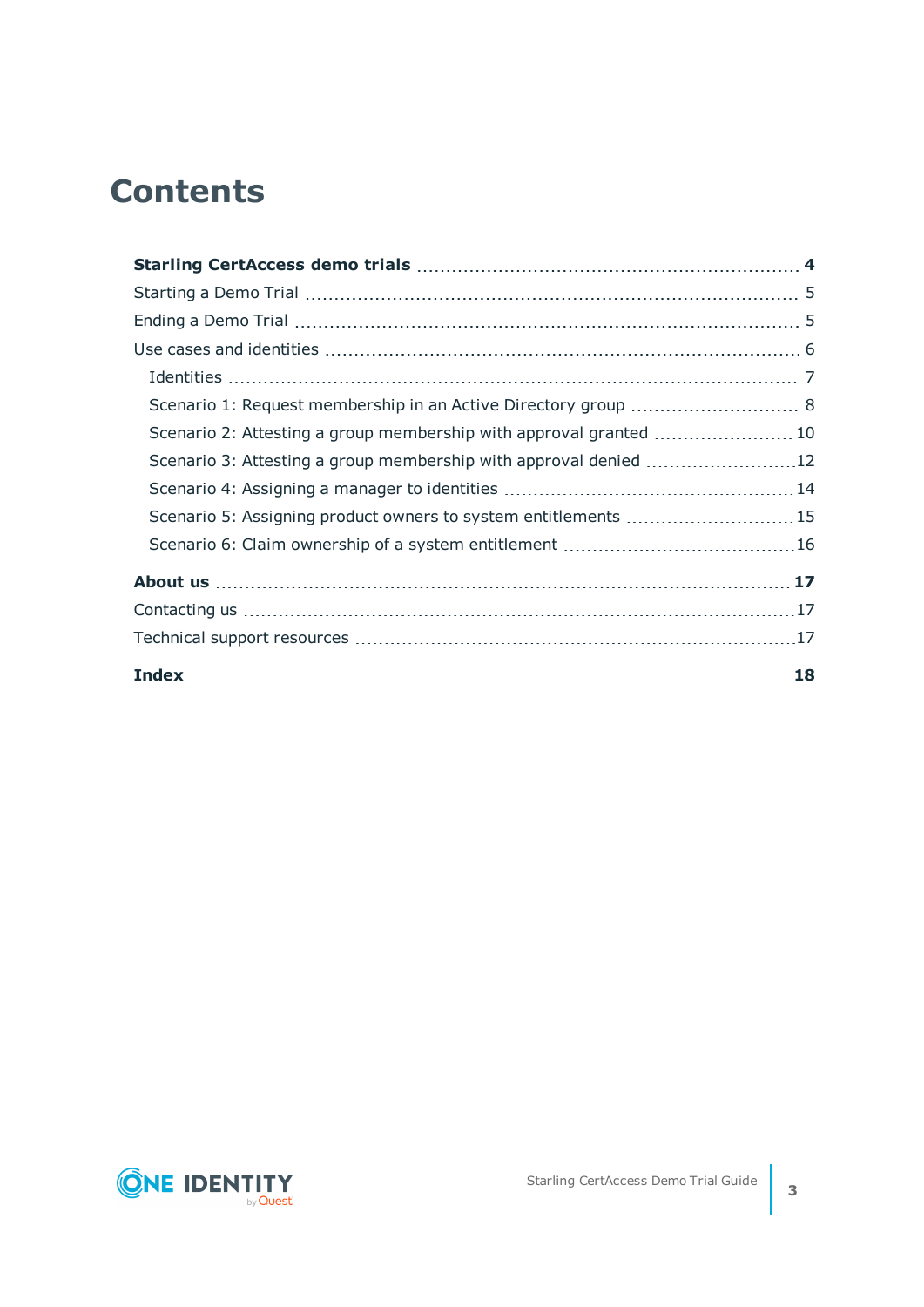# <span id="page-3-0"></span>**Starling CertAccess demo trials**

Starling CertAccess can be subscribed for a limited period to test the product before you make a longer term commitment to using it. Use a Demo Trial to find out how the main functions in Starling CertAccess work. With this, you can try out all the functions using a standard set of sample data, without needing to connect Starling CertAccess to your own One Identity Active Roles installation. A Demo Trial is time-limited to five days, but if you need more time, you can start your trial again before the trial subscription ends.

With a demo trial, you can test different use cases. The following use cases are described here step-by-step:

- <sup>l</sup> Scenario 1: A default user would like to request the **Purchase Analysis** Active Directory group.
- Scenario 2: An attestation supervisor would like to attest a membership in the **Purchase Analysis** Active Directory group. The attestation is granted approval.
- **.** Scenario 3: An attestation supervisor would like to attest a membership in the **Sales Analyst** Active Directory group. The attestation is denied approval.
- Scenario 4: A Starling CertAccess administrator would like to assign managers to identities.
- Scenario 5: A Starling CertAccess administrator would like to assign product owners to system entitlements.
- <sup>l</sup> Scenario 6: A default user would like to claim ownership of the **Cert Publishers** Active Directory group.

TIP: If you want to go a step further and try Starling CertAccess with data from your own One Identity Active Roles installation, you can request a Proof of Concept trial. This will allow you to trial Starling CertAccess Web Portal functions and also let you see how data is synchronized between your own Active Roles and Starling CertAccess. You will see the product performing exactly how it would with a fully-paid subscription with no restrictions. For more information about the Proof of Concept Trial, see the *One Identity Starling CertAccess Administration Guide for One Identity Active Roles Integration*.

#### **Available documentation**

The online version of Starling CertAccess documentation is available in the Support portal under Starling CertAccess online [documentation](https://support.oneidentity.com/starling-certaccess/hosted/technical-documents).

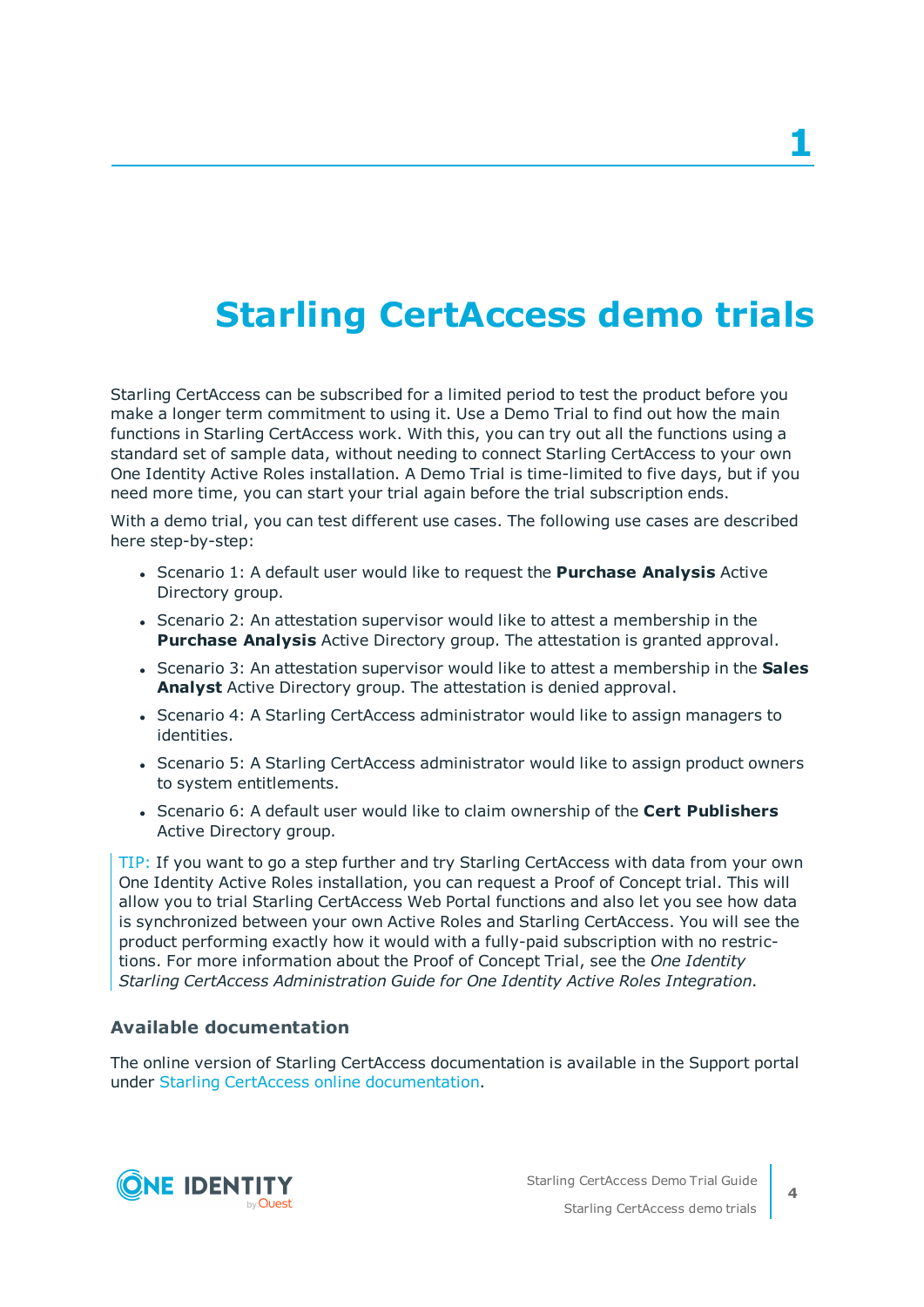# <span id="page-4-0"></span>**Starting a Demo Trial**

If you have started a trial subscription and the your trial instance for the Demo Trial is already available, you can start your Demo Trial. For more information about starting a trial subscription, see the *One Identity Starling CertAccess Administration Guide for One Identity Active Roles Integration*.

You can use sample data to test different use cases. There are five identities available to you with which you can log in on the Starling CertAccess Web Portal. For more [information,](#page-6-0) see [Identities](#page-6-0) on page 7.

#### *To start a Demo Trial*

1. In the **Your Starling CertAccess subscription is ready** email, click the **Get Started** button.

This opens the Starling CertAccess website.

Here you will see the user names of all the identities that you can use for the trial.

2. Next to the identity you want to use to log in on the Starling CertAccess Web Portal, click **Copy**.

This copies the identity's login name to the clipboard.

3. On the **CertAccess Portal** tile, click **GO**.

This opens the Starling CertAccess Web Portal's login page.

- 4. Insert the user name in the **User** field.
- 5. Switch to the Starling CertAccess website.
- 6. On the **Demo Trial** tile, click **Copy**.

This copies the password for logging in on the Starling CertAccess Web Portal to the clipboard.

- 7. Switch to the Starling CertAccess Web Portal's login page.
- 8. Insert the password in the **Password** field.
- 9. Click **Log in**.

This opens the Starling CertAccess Web Portal's home page.

#### **Related topics**

<span id="page-4-1"></span>• [Ending](#page-4-1) a Demo Trial on page 5

# **Ending a Demo Trial**

A Demo Trial is time-limited to five days, You can end your Demo Trial at any time within its trial period (30 days) and restart it again.

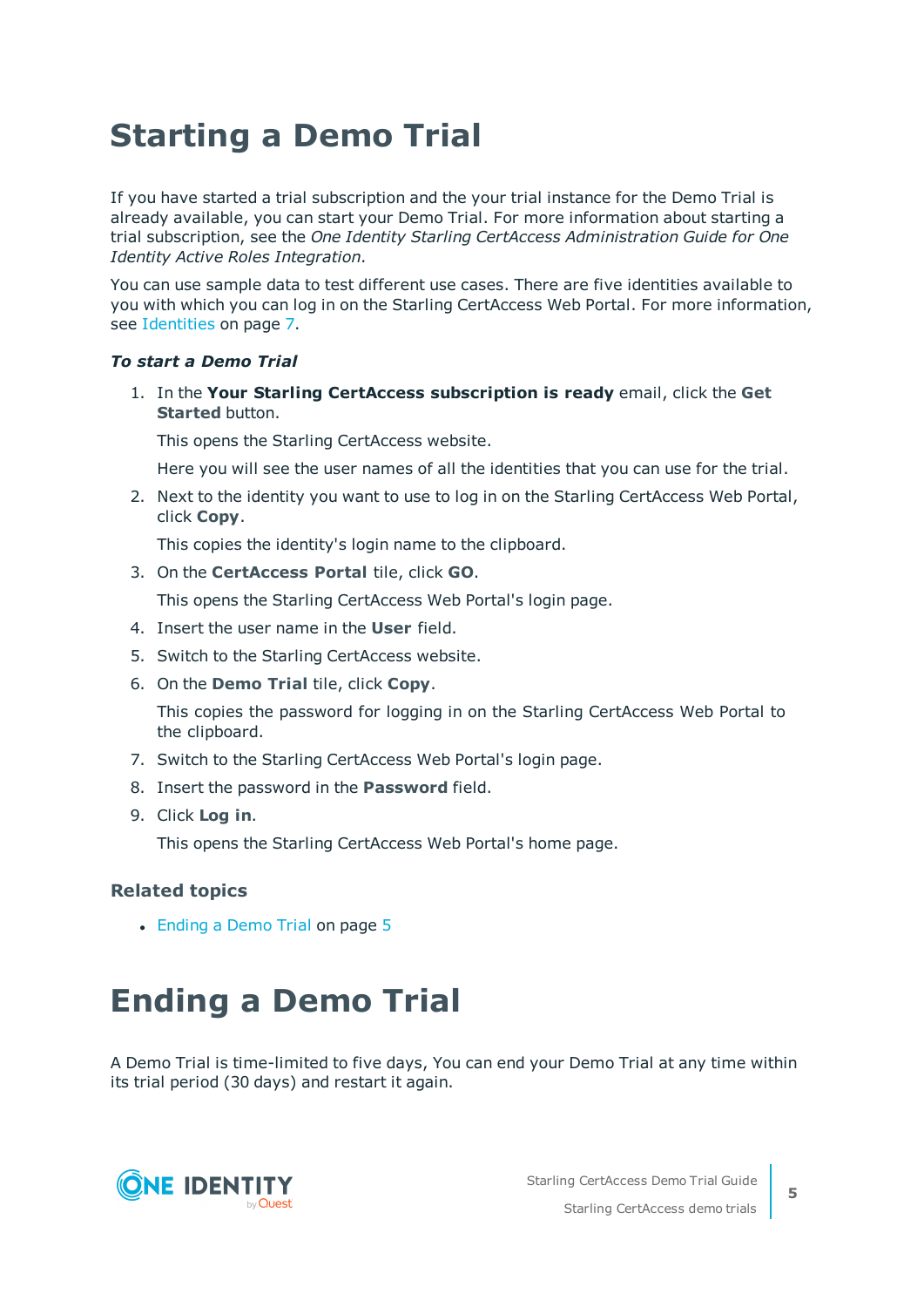#### *To end a Demo Trial early*

- 1. In the **Trial Details** section on the Starling CertAccess website, click the **End Trial** button.
- 2. Click **OK**.

#### **Related topics**

• [Starting](#page-4-0) a Demo Trial on page 5

# <span id="page-5-0"></span>**Use cases and identities**

The sample data provides you with different identities that you can use to log in on the Starling CertAccess Web Portal and test different use cases (see [Identities](#page-6-0) on page 7). The following use cases are described here.

NOTE: Some processes that are triggered in the use cases may take a long time (for example, adding attestation cases after starting attestation). Actions that depend on these processes are not available immediately. If an action is not available, wait for a while and reload the page.

#### **Use cases**

- <sup>l</sup> Scenario 1: A default user would like to request the **Purchase Analysis** Active Directory group.
- Scenario 2: An attestation supervisor would like to attest a membership in the **Purchase Analysis** Active Directory group. The attestation is granted approval.
- **.** Scenario 3: An attestation supervisor would like to attest a membership in the **Sales Analyst** Active Directory group. The attestation is denied approval.
- Scenario 4: A Starling CertAccess administrator would like to assign managers to identities.
- Scenario 5: A Starling CertAccess administrator would like to assign product owners to system entitlements.
- <sup>l</sup> Scenario 6: A default user would like to claim ownership of the **Cert Publishers** Active Directory group.

#### **Detailed information about this topic**

- [Identities](#page-6-0) on page 7
- Scenario 1: Request [membership](#page-7-0) in an Active Directory group on page 8
- Scenario 2: Attesting a group [membership](#page-9-0) with approval granted on page  $10$
- Scenario 3: Attesting a group [membership](#page-11-0) with approval denied on page 12
- Scenario 4: [Assigning](#page-13-0) a manager to identities on page 14

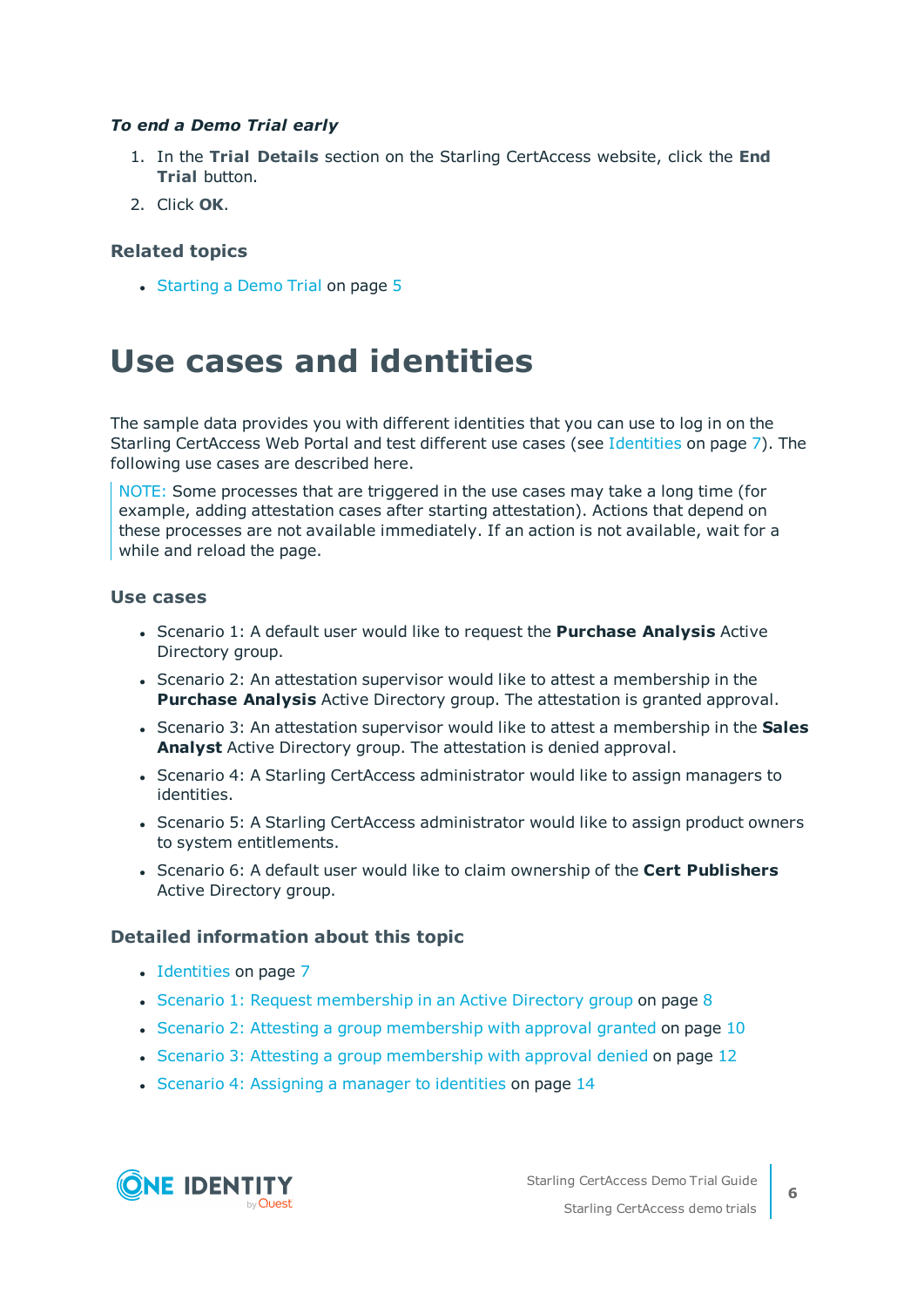- Scenario 5: Assigning product owners to system [entitlements](#page-14-0) on page 15
- Scenario 6: Claim ownership of a system [entitlement](#page-15-0) on page 16

## <span id="page-6-0"></span>**Identities**

You can use the following identities in the use cases described.

#### **Celestine Eaton**

- User name: CELESTINEAT
- Role: Starling CertAccess administrator
- Tasks:
	- Monitor requests and attestation cases
	- Monitor data in the Data Explorer
	- Edit memberships in application roles

#### **Tony Denison**

- User name: TONYDEN
- Role: Manager
- Tasks: Approve access requests (request for group memberships) for Tomas Grenier

#### **Tomas Grenier**

- User name: TOMASGRE
- Role: Default user
- Tasks: Requests memberships in the following Active Directory groups
	- Accounts payable
	- Enterprise Contract Administrators
	- Expense Manager
	- Marketing Operations
	- Purchase Analysis
	- Sales Analyst
	- Supplier Qualification

#### **Dorreen Palacek**

- User name: DORREENPAL
- Role: Product owner of system entitlements

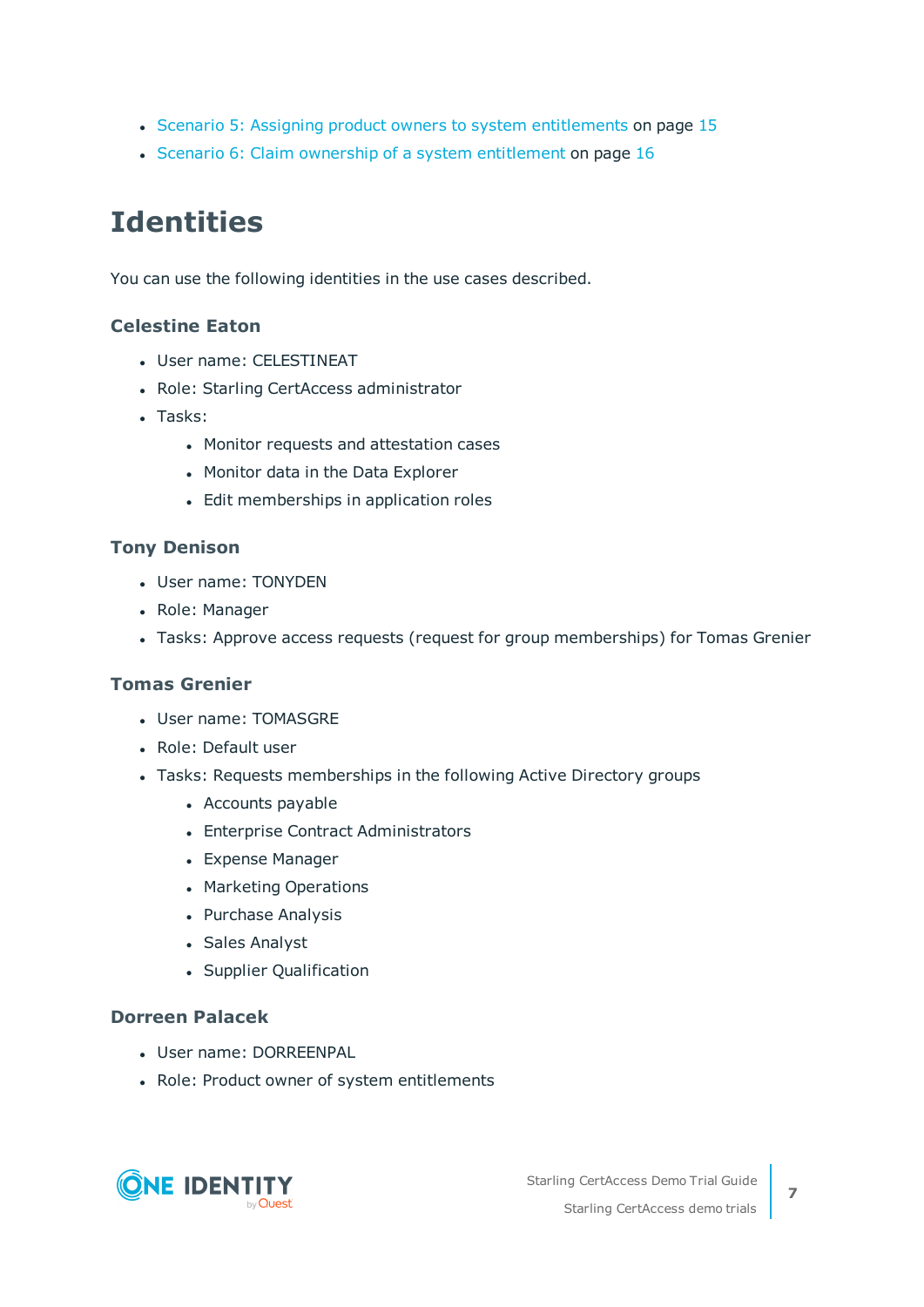- Tasks: Approves access requests for the following Active Directory groups
	- Accounts payable
	- Enterprise Contract Administrators
	- Expense Manager
	- Marketing Operations
	- Purchase Analysis
	- Sales Analyst
	- Supplier Qualification

#### **Quentin Payton**

- User name: QUENTINPAY
- Role: Attestation supervisor
- **.** Tasks: Carries out attestations

#### **Related topics**

 $\cdot$  Use cases and [identities](#page-5-0) on page 6

## <span id="page-7-0"></span>**Scenario 1: Request membership in an Active Directory group**

A default user wants to request membership in the **Purchase Analysis** Active Directory group themselves. The request undergoes an approval procedure. The request is granted approval by the default user's manager and by the owner of the group (product owner). Once the request has been granted approval, the default user's Active Directory user account becomes a member of the requested group. The Starling CertAccess administrator can then verify whether the default user's user account has been assigned to the group.

Identities managed in Starling CertAccess can use requests to apply for access permissions in the connected Active Directory environment. All requests undergo an approval procedure in which approvers grant or deny the requests. In the request history, you can always trace who placed or approved which access requests.

TIP: If an action is not available yet, it means that a background process is running such as, finding the next approver. Wait for a while and reload the page.

#### *To request the Purchase Analysis Active Directory group*

- 1. Log in on the Starling CertAccess Web Portal as **TOMASGRE**.
- 2. Request the **Purchase Analysis** Active Directory group.

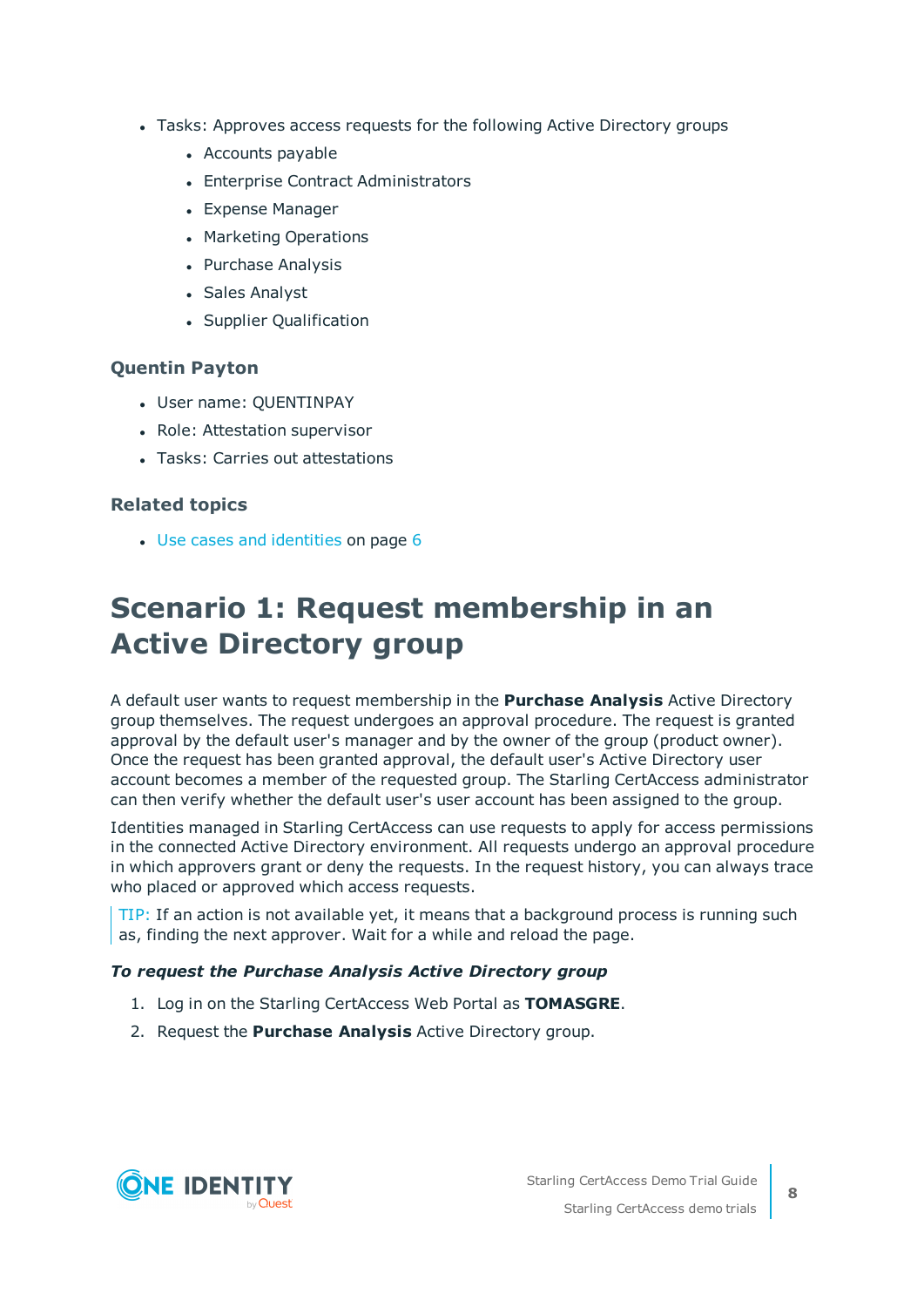- a. In the menu bar, click **Requests** > **New Request**.
- b. On the **New Request** page, on the **Purchase Analysis** tile, click **Add to cart**.
- c. On the **Shopping Cart** page, click **Submit**.

This runs a peer group analysis.

Tony Denison, Tomas Grenier's manager, is determined to be an approver.

- 3. Sign out as **TOMASGRE**.
- 4. Log in as **TONYDEN**.

A pending requests needs to be approved.

- 5. Approve the request.
	- a. In the menu bar, click **Requests** > **Pending Requests**.
	- b. On the **Pending Requests** page, next to the **Purchase Analysis** request, click **Approve**.
	- c. In the **Approve Request** pane, click **Save**.

Dorreen Palacek, the group's owner, is determined to be an approver.

- 6. Sign out as **TONYDEN**.
- 7. Log in as **DORREENPAL**.

A pending requests needs to be approved.

- 8. Approve the request.
	- a. In the menu bar, click **Requests** > **Pending Requests**.
	- b. On the **Pending Requests** page, next to the **Purchase Analysis** request, click **Approve**.
	- c. In the **Approve Request** pane, click **Save**.

This finalizes the request approval and adds the membership to the group.

- 9. Sign out as **DORREENPAL**.
- 10. Log in as **CELESTINEAT**.
- 11. In the Data Explorer, check whether the user account has been assigned to the group.
	- a. In the menu bar, click **Data** > **Data Explorer**.
	- b. In the Data Explorer in the navigation, click **System entitlements**.
	- c. In the **Search** field, enter **Purchase Analysis**.
	- d. In the list, click **Purchase Analysis**.
	- e. In the details pane, click the **Memberships** tab.
	- f. On the **Memberships** tab, check whether or not the **Grenier, Tomas (TOMASGRE)** identity's user account is listed as a member.

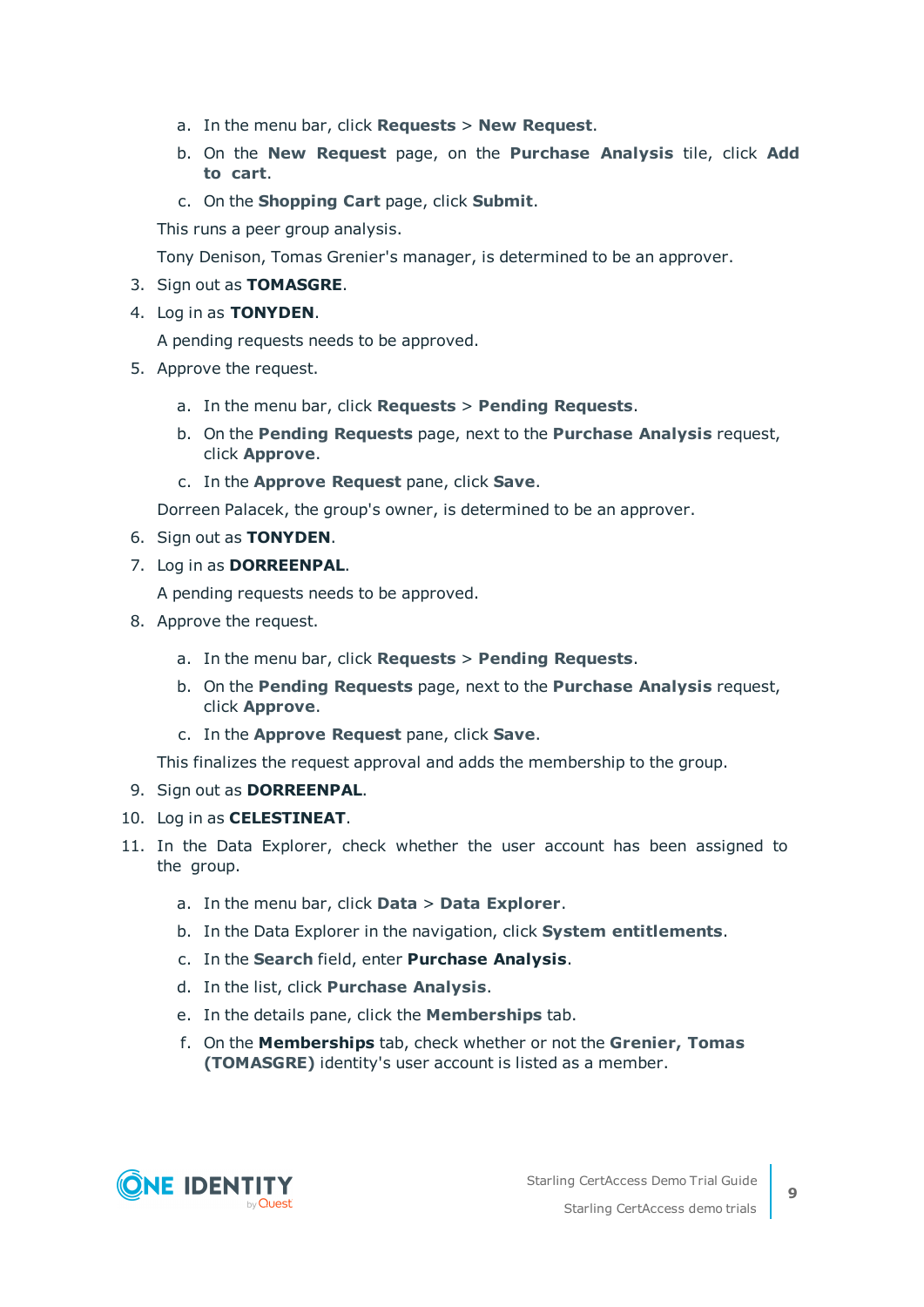#### **Related topics**

- [Identities](#page-6-0) on page 7
- Scenario 2: Attesting a group [membership](#page-9-0) with approval granted on page 10
- Scenario 3: Attesting a group [membership](#page-11-0) with approval denied on page 12
- Scenario 4: [Assigning](#page-13-0) a manager to identities on page 14
- Scenario 5: Assigning product owners to system [entitlements](#page-14-0) on page 15
- Scenario 6: Claim ownership of a system [entitlement](#page-15-0) on page 16

### <span id="page-9-0"></span>**Scenario 2: Attesting a group membership with approval granted**

An attestation supervisor would like to have a membership in the **Purchase Analysis** Active Directory group attested. Membership should be granted. The attestation case is assigned to the member's manager and the owner of the group and confirmed. The Starling CertAccess administrator can then verify whether the user account continues to be a member of the group.

Attestation functionality allows the correctness of various data to be certified. Attestations are run either regularly or they can be triggered explicitly by attestation supervisors. Once attestation starts, attestation cases are created that contain all the necessary information about the attestation objects and the attestor. The attestor checks the attestation objects. They verify the correctness of the data and initiate any changes that need to be made if the data conflicts with internal rules. Attestation cases record the entire attestation sequence. Each attestation step in the attestation case can be audit-proof reconstructed.

TIP: If an action is not available yet, it means that a background process is running such as, finding the next attestor. Wait for a while and reload the page.

#### **Prerequisite**

• Scenario 1 was completed successfully (see Scenario 1: Request [membership](#page-7-0) in an Active [Directory](#page-7-0) group on page 8). Tomas Grenier is a member of the **Purchase Analysis** group.

#### *To attest a membership in an Active Directory group*

- 1. Log in on the Starling CertAccess Web Portal as **QUENTINPAY**.
- 2. Start the attestation.
	- a. In the menu bar, click **Attestation** > **Attestation Policies**.
	- b. On the **Attestation Policies** page, next to the **System entitlement membership attestation (peer group analysis)** attestation policy, click (**actions**) > **Start attestation**.

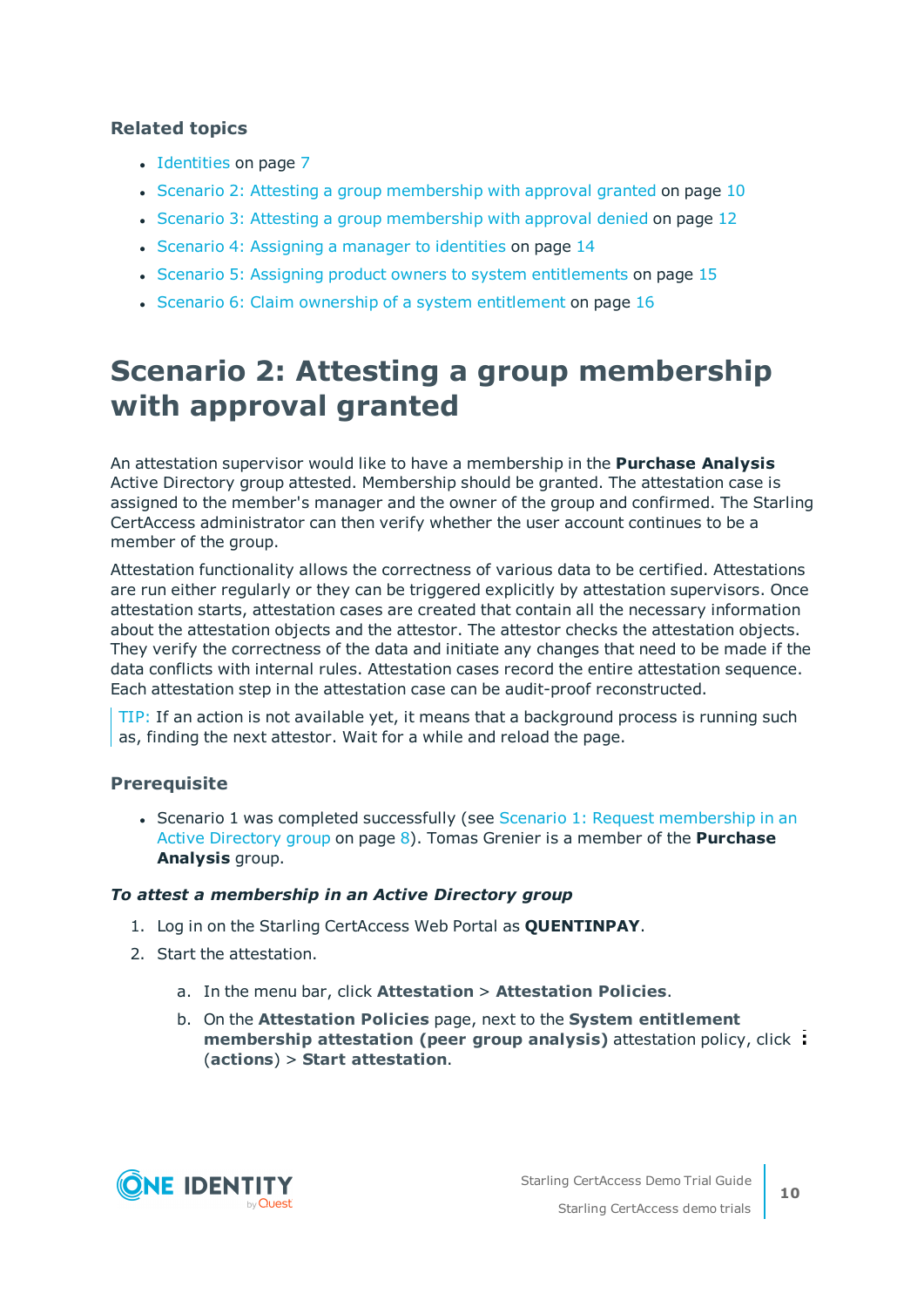c. In the details pane, next to **TomasGre - Purchase Analysis**, click **Start attestation**.

Tony Denison, Tomas Grenier's manager, is determined to be an attestor.

- 3. Sign out as **QUENTINPAY**.
- 4. Log in as **TONYDEN**.

A pending attestation needs to be approved.

- 5. Approve the attestation.
	- a. In the menu bar, click **Attestation** > **Pending Attestations**.
	- b. On the **Pending Attestations** page, next to the **Should the identity "Grenier, Tomas (TOMASGRE)" have access to the "Purchase Analysis" system entitlement using the "TomasGre" user account?** attestation case, click **Approve**.
	- c. In the **Approve** pane, click **Save**.

Dorreen Palacek, the group's owner, is determined to be an attestor.

- 6. Sign out as **TONYDEN**.
- 7. Log in as **DORREENPAL**.

A pending attestation needs to be approved.

- 8. Approve the attestation.
	- a. In the menu bar, click **Attestation** > **Pending Attestations**.
	- b. On the **Pending Attestations** page, next to the **Should the identity "Grenier, Tomas (TOMASGRE)" have access to the "Purchase Analysis" system entitlement using the "TomasGre" user account?** attestation case, click **Approve**.
	- c. In the **Approve** pane, click **Save**.

This finalizes the attestation case and confirms the group membership.

- 9. Sign out as **DORREENPAL**.
- 10. Log in as **CELESTINEAT**.
- 11. In the Data Explorer, check that the user account is still assigned to the group.
	- a. In the menu bar, click **Data** > **Data Explorer**.
	- b. In the Data Explorer in the navigation, click **System entitlements**.
	- c. In the **Search** field, enter **Purchase Analysis**.
	- d. In the list, click **Purchase Analysis**.
	- e. In the details pane, click the **Memberships** tab.
	- f. On the **Memberships** tab, check whether or not the **Grenier, Tomas (TOMASGRE)** identity's user account is listed as a member.

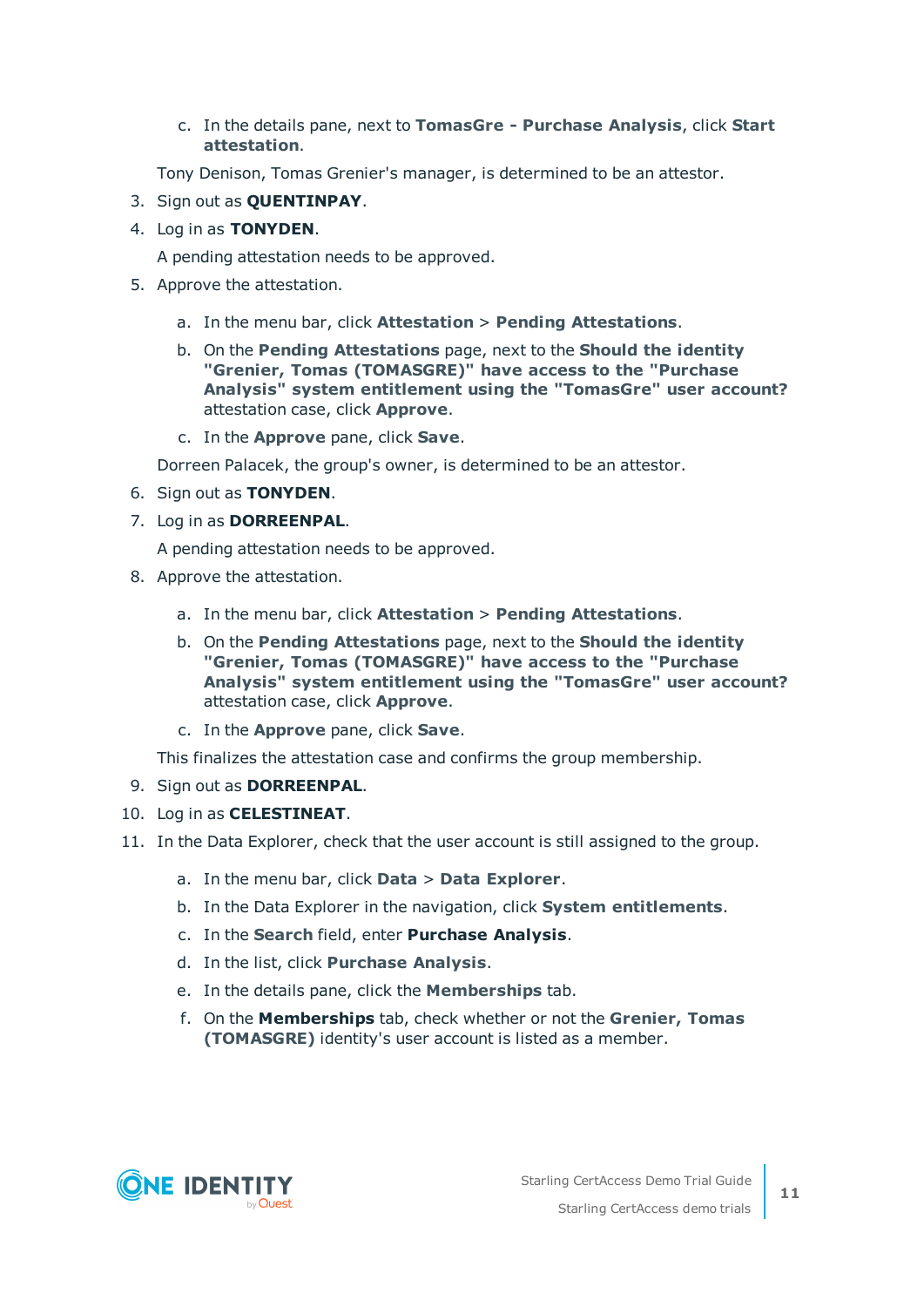#### **Related topics**

- [Identities](#page-6-0) on page 7
- Scenario 1: Request [membership](#page-7-0) in an Active Directory group on page 8
- Scenario 3: Attesting a group [membership](#page-11-0) with approval denied on page 12
- Scenario 4: [Assigning](#page-13-0) a manager to identities on page 14
- Scenario 5: Assigning product owners to system [entitlements](#page-14-0) on page 15
- Scenario 6: Claim ownership of a system [entitlement](#page-15-0) on page 16

## <span id="page-11-0"></span>**Scenario 3: Attesting a group membership with approval denied**

An attestation supervisor would like to have a membership in the **Sales Analyst** Active Directory group attested. Membership should be denied. The attestation case is assigned to the member's manager and the owner of the group. An attestor denies the existing group membership and the user account's assignment is automatically removed from the group. The Starling CertAccess administrator can then verify whether the group membership has really been removed.

Attestation functionality allows the correctness of various data to be certified. Attestations are run either regularly or they can be triggered explicitly by attestation supervisors. Once attestation starts, attestation cases are created that contain all the necessary information about the attestation objects and the attestor. The attestor checks the attestation objects. They verify the correctness of the data and initiate any changes that need to be made if the data conflicts with internal rules. Attestation cases record the entire attestation sequence. Each attestation step in the attestation case can be audit-proof reconstructed.

TIP: If an action is not available yet, it means that a background process is running such as, finding the next attestor. Wait for a while and reload the page.

#### **Prerequisite**

- **Run scenario 1 for the Sales Analyst** group (see Scenario 1: Request [membership](#page-7-0) in an Active [Directory](#page-7-0) group on page 8).
- <sup>l</sup> Tomas Grenier is then a member of the **Sales analyst** group.

#### *To attest membership in an Active Directory and to deny that attestation*

- 1. Log in on the Starling CertAccess Web Portal as **QUENTINPAY**.
- 2. Start the attestation.
	- a. In the menu bar, click **Attestation** > **Attestation Policies**.
	- b. On the **Attestation Policies** page, next to the **System entitlement membership attestation (peer group analysis)** attestation policy, click

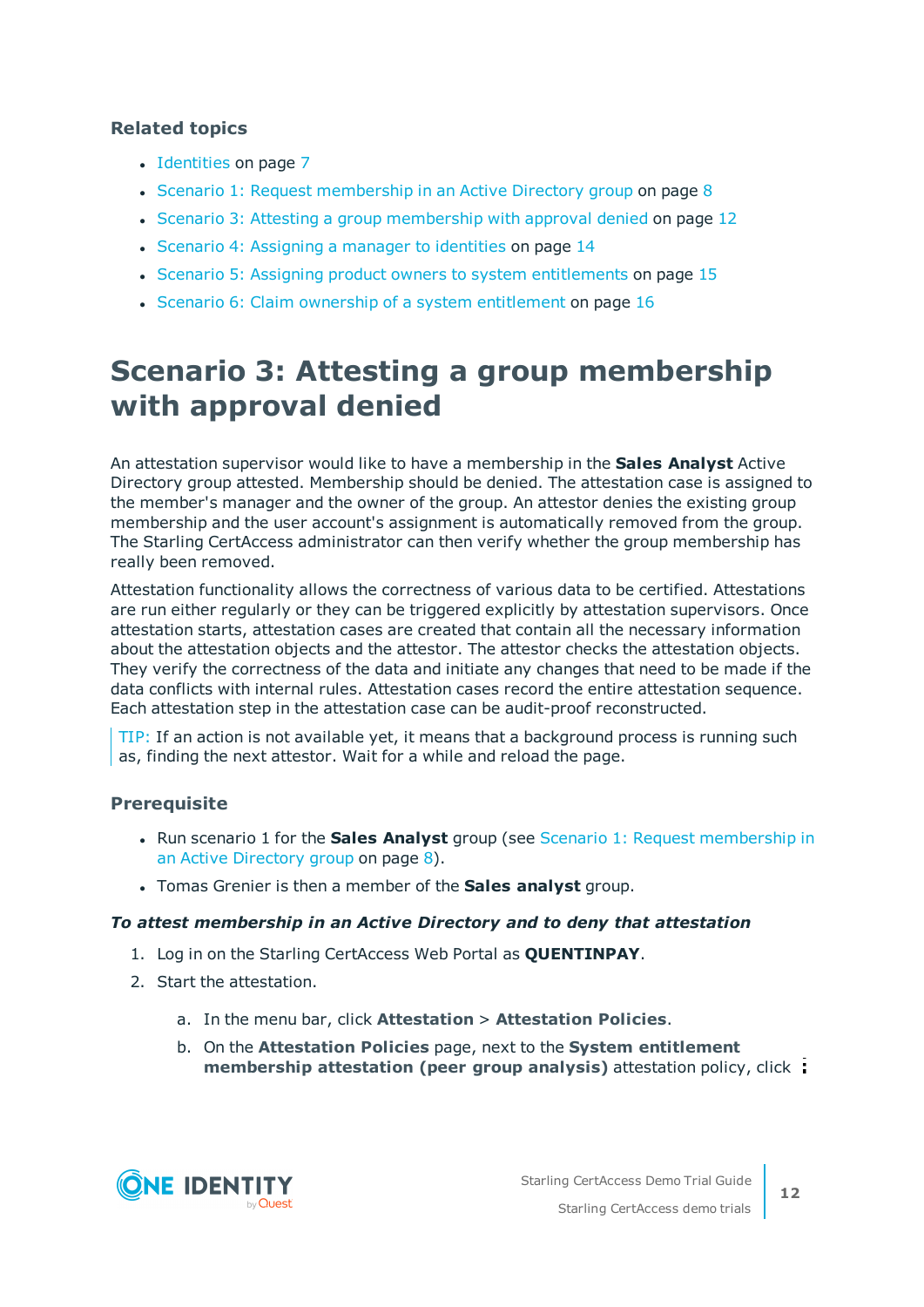(**actions**) > **Start attestation**.

c. In the details pane, next to **TomasGre - Sales Analyst**, click **Start attestation**.

Tony Denison, Tomas Grenier's manager, is determined to be an attestor.

- 3. Sign out as **QUENTINPAY**.
- 4. Log in as **TONYDEN**.

A pending attestation needs to be approved.

- 5. Approve the attestation.
	- a. In the menu bar, click **Attestation** > **Pending Attestations**.
	- b. On the **Pending Attestations** page, next to the **Should the identity "Grenier, Tomas (TOMASGRE)" have access to the "Sales Analyst" system entitlement using the "TomasGre" user account?** attestation case, click **Approve**.
	- c. In the **Approve** pane, click **Save**.

Dorreen Palacek, the group's owner, is determined to be an attestor.

- 6. Sign out as **TONYDEN**.
- 7. Log in as **DORREENPAL**.

A pending attestation needs to be approved.

- 8. Deny the attestation.
	- a. In the menu bar, click **Attestation** > **Pending Attestations**.
	- b. On the **Pending Attestations** page, next to the **Should the identity "Grenier, Tomas (TOMASGRE)" have access to the "Sales Analyst" system entitlement using the "TomasGre" user account?** attestation case, click **Deny**.
	- c. In the **Deny** pane, click **Save**.

This finalizes denial of the attestation case. The group membership is automatically removed.

- 9. Sign out as **DORREENPAL**.
- 10. Log in as **CELESTINEAT**.
- 11. In the Data Explorer, check that the group membership has been removed.
	- a. In the menu bar, click **Data** > **Data Explorer**.
	- b. In the Data Explorer in the navigation, click **System entitlements**.
	- c. In the **Search** field, enter **Sales Analyst**.
	- d. In the list, click **Sales analyst**.
	- e. In the details pane, click the **Memberships** tab.
	- f. On the **Memberships** tab, check whether or not the **Grenier, Tomas (TOMASGRE)** identity's user account is listed as a member.

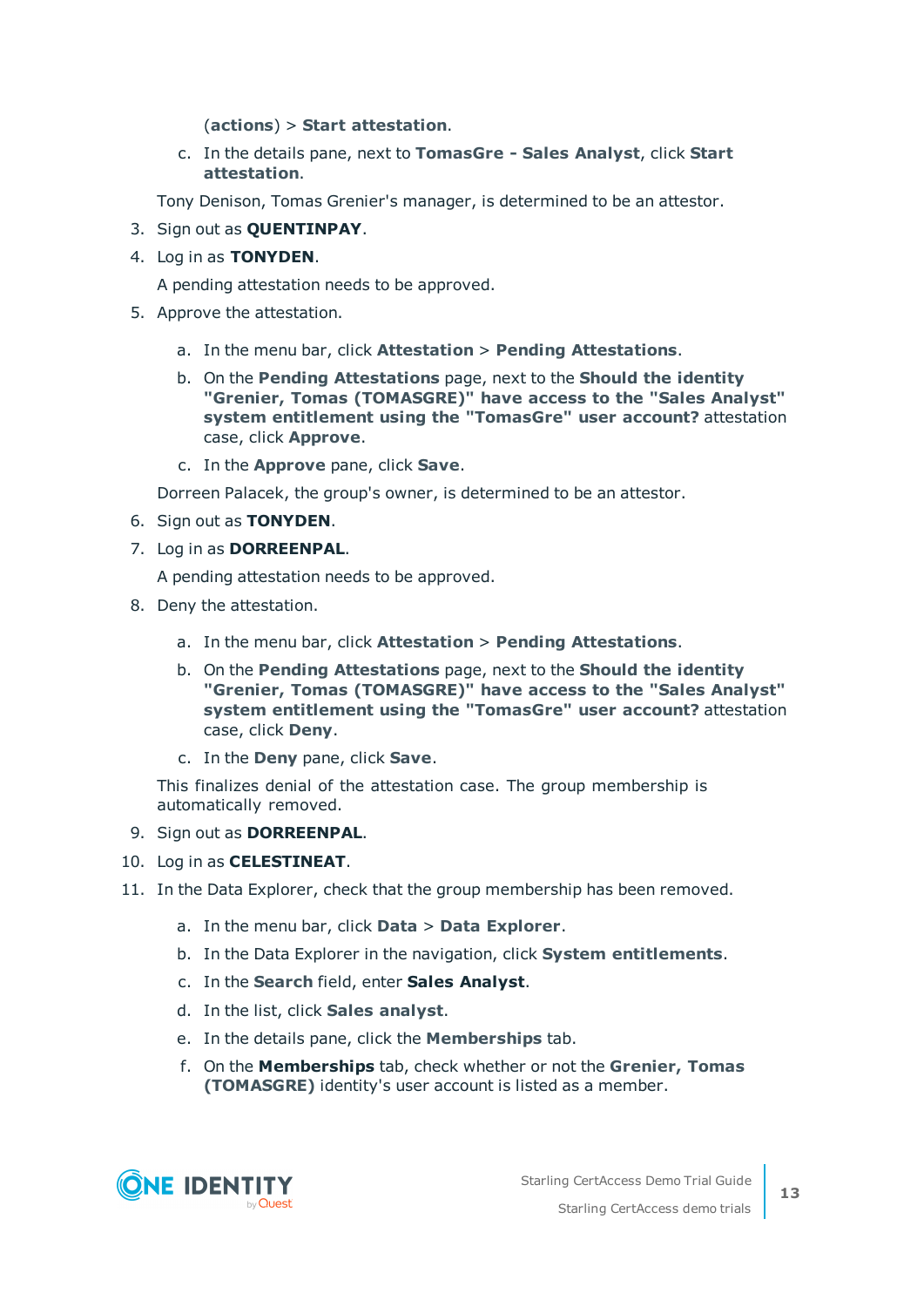#### **Related topics**

- [Identities](#page-6-0) on page 7
- Scenario 1: Request [membership](#page-7-0) in an Active Directory group on page 8
- Scenario 2: Attesting a group [membership](#page-9-0) with approval granted on page 10
- Scenario 4: [Assigning](#page-13-0) a manager to identities on page 14
- Scenario 5: Assigning product owners to system [entitlements](#page-14-0) on page 15
- Scenario 6: Claim ownership of a system [entitlement](#page-15-0) on page 16

### <span id="page-13-0"></span>**Scenario 4: Assigning a manager to identities**

A Starling CertAccess administrator wants to display all the identities that do not have a manager assigned to them. The Starling CertAccess administrator wants to assign a manager to one of these Identities.

#### *To assign a manager to an identity*

- 1. Log in on the Starling CertAccess Web Portal as **CELESTINEAT**.
- 2. In the Data Explorer, display all the identities that do not have a manger and assign a manager to one of them.
	- a. In the menu bar, click **Data** > **Data Explorer**.
	- b. In the Data Explorer, click **Issues found**.
	- c. On the **Data Readiness** page, next to **Identities**, click **View**.
	- d. In the list, click the identity that you want to assign a manager to.
	- e. In the details pane, in the **Manager** menu, click the manager you want to assign to the identity.
	- f. Click **Save**.

#### **Related topics**

- [Identities](#page-6-0) on page 7
- Scenario 1: Request [membership](#page-7-0) in an Active Directory group on page 8
- Scenario 2: Attesting a group [membership](#page-9-0) with approval granted on page  $10$
- Scenario 3: Attesting a group [membership](#page-11-0) with approval denied on page 12
- Scenario 5: Assigning product owners to system [entitlements](#page-14-0) on page 15
- Scenario 6: Claim ownership of a system [entitlement](#page-15-0) on page  $16$

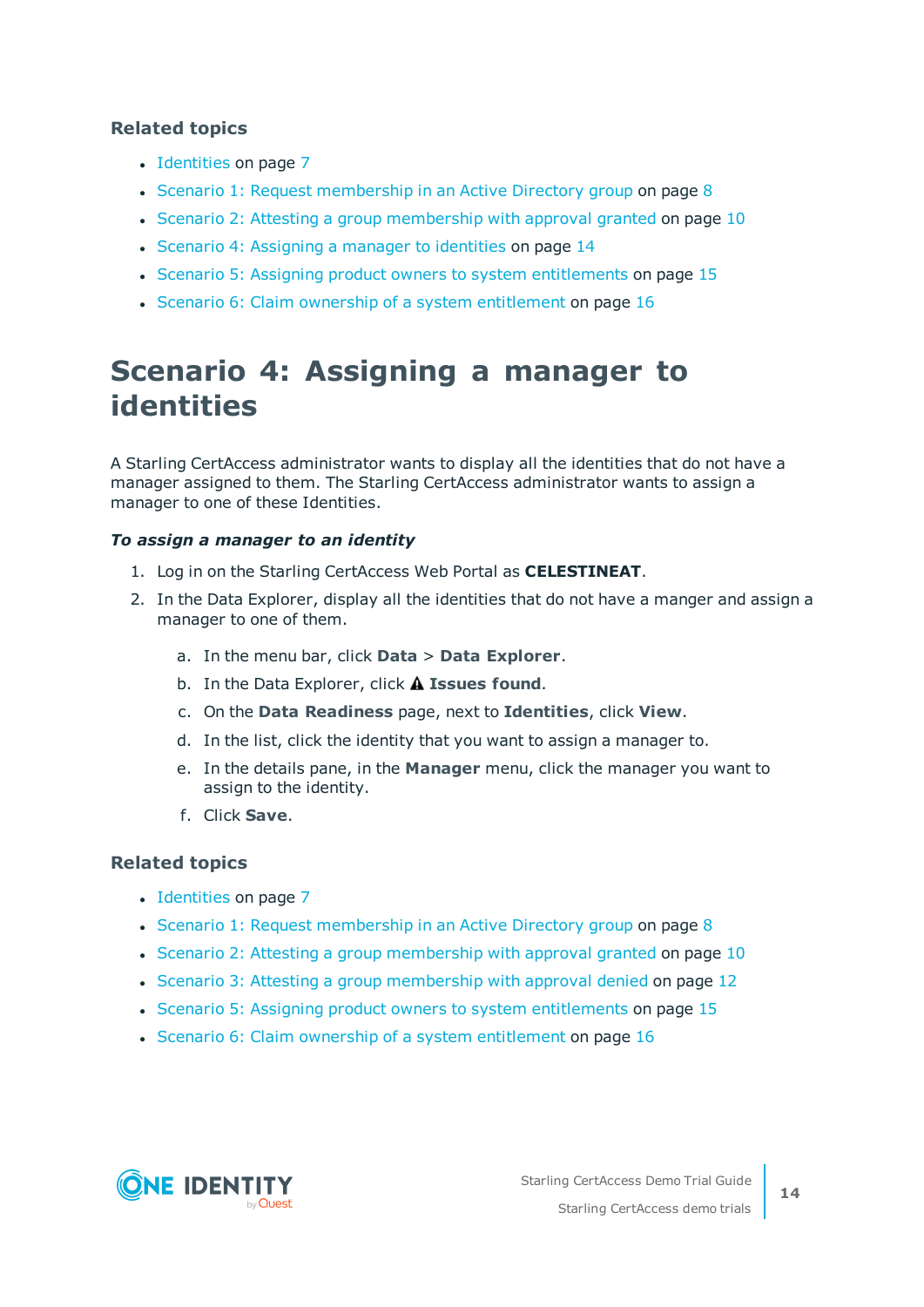## <span id="page-14-0"></span>**Scenario 5: Assigning product owners to system entitlements**

A Starling CertAccess administrator wants to display all the system entitlements that do not have a product owner assigned to them. The Starling CertAccess administrator wants to assign a product owner to one of these system entitlements. The Starling CertAccess can select an identity or all members of an application role as the product owner.

TIP: For example, product owners might be used as approvers for requests.

#### *To assign a product owner to a system entitlement*

- 1. Log in on the Starling CertAccess Web Portal as **CELESTINEAT**.
- 2. In the Data Explorer, display all the system entitlements that do not have a product owner and assign a product owner to one of them.
	- a. In the menu bar, click **Data** > **Data Explorer**.
	- b. In the Data Explorer, click **Issues found**.
	- c. On the **Data Readiness** page, next to **System entitlements**, click **View**.
	- d. In the list, click the system entitlement that you want to assign a product owner to.
	- e. In the details pane, click the **Service Item** tab.
	- f. On the **Service Item** tab, perform one of the following actions:
		- To specify members of an application role as the product owner, enable the **Select from roles** option, next to the **Product owner** field, click **Assign**/**Change** and select the appropriate application role.
		- <sup>l</sup> To specify an identity as the product owner, enable the **Select from identities** option and then select the corresponding identity in the **Identity** menu.
	- g. Click **Save service item**.

#### **Related topics**

- [Identities](#page-6-0) on page 7
- Scenario 1: Request [membership](#page-7-0) in an Active Directory group on page 8
- Scenario 2: Attesting a group [membership](#page-9-0) with approval granted on page 10
- Scenario 3: Attesting a group [membership](#page-11-0) with approval denied on page 12
- Scenario 4: [Assigning](#page-13-0) a manager to identities on page 14
- Scenario 6: Claim ownership of a system [entitlement](#page-15-0) on page 16

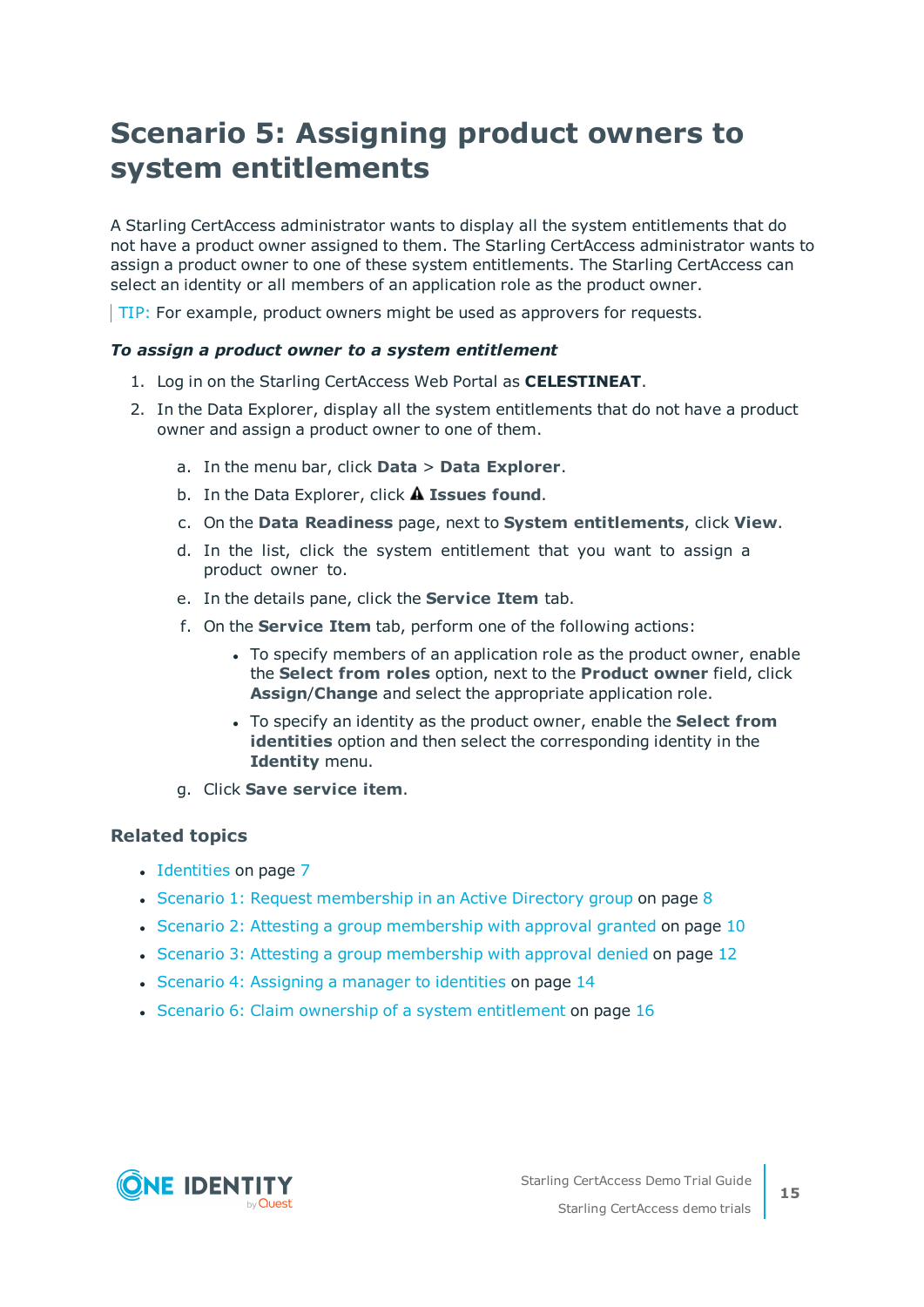## <span id="page-15-0"></span>**Scenario 6: Claim ownership of a system entitlement**

A default user would like to claim ownership of the **Cert Publishers** Active Directory group. This enters the default user as the product owner of this group who can, for example, make approval decisions about requests in this group or attest memberships in the group. In the context of an attestation, the default user confirms themselves that this assignment is correct.

TIP: If an action is not available yet, it means that a background process is running such as adding the attestation case. Wait for a while and reload the page.

#### *To claim ownership of the Cert Publishers Active Directory group.*

- 1. Log in on the Starling CertAccess Web Portal as **TOMASGRE**.
- 2. Assign a product owner.
	- a. In the menu bar, click **Responsibilities** > **Assign Ownership**.
	- b. On the **Assign an Owner for a System Entitlement** page, in the **System entitlement** menu, click **Cert Publishers**.
	- c. Click **Next**.
	- d. In the second step, click **I want to take ownership of this system entitlement**.
	- e. Click **Next**.

This creates an attestation case, in which Tomas Grenier confirms the correctness of the assignment.

- 3. Confirm that Tomas Grenier really wants to claim ownership.
	- a. In the menu bar, click **Attestation** > **Pending Attestations**.
	- b. On the **Pending Attestation**s page, next to the **Who is the correct owner for the "Cert Publishers" system entitlement?** attestation case click **Approve**.
	- c. In the **Approve** pane, click **Save**.

Tomas Grenier is assigned as product owner.

#### **Related topics**

- [Identities](#page-6-0) on page 7
- Scenario 1: Request [membership](#page-7-0) in an Active Directory group on page 8
- Scenario 2: Attesting a group [membership](#page-9-0) with approval granted on page 10
- Scenario 3: Attesting a group [membership](#page-11-0) with approval denied on page 12
- Scenario 4: [Assigning](#page-13-0) a manager to identities on page 14
- Scenario 5: Assigning product owners to system [entitlements](#page-14-0) on page 15

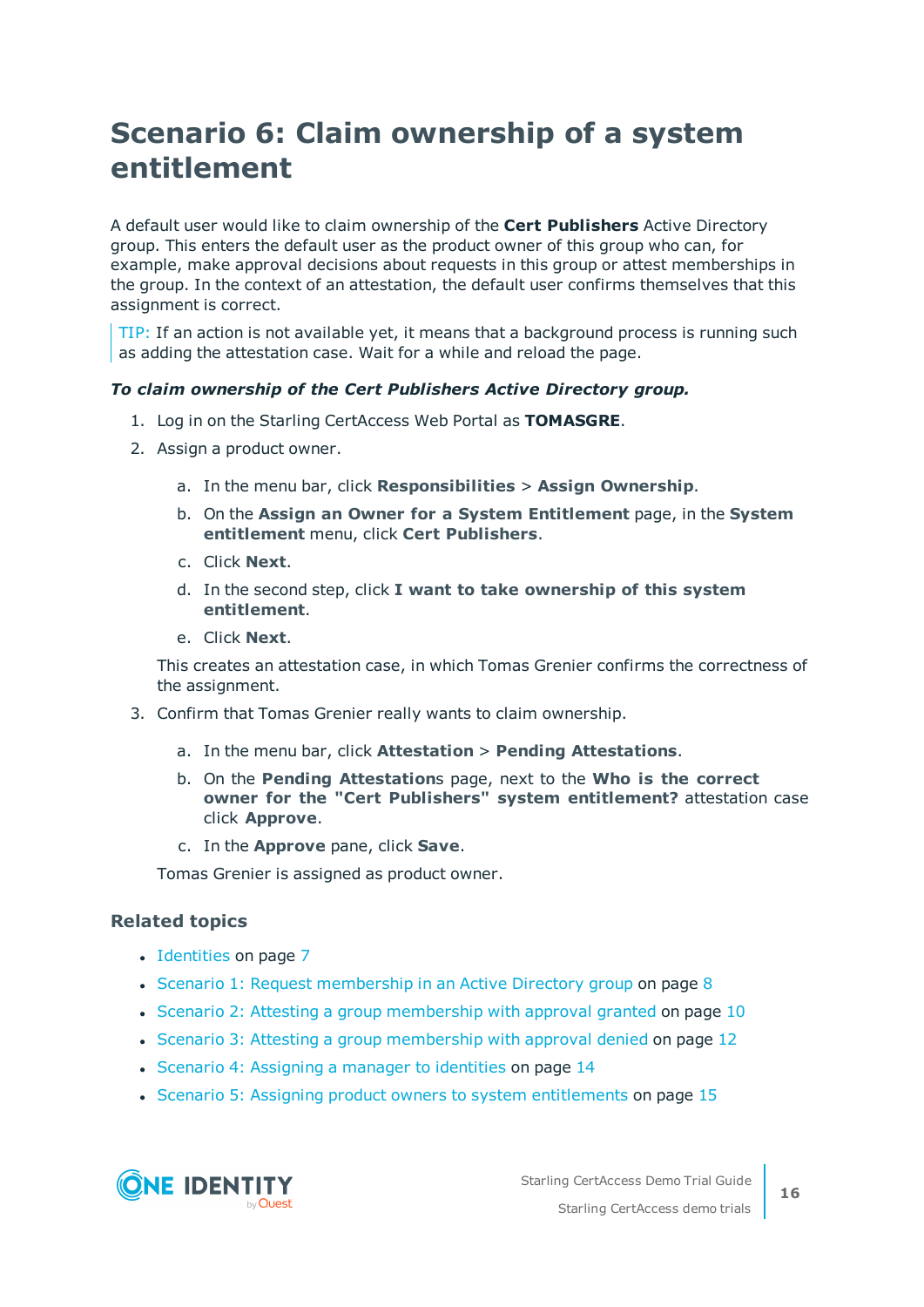<span id="page-16-0"></span>One Identity solutions eliminate the complexities and time-consuming processes often required to govern identities, manage privileged accounts and control access. Our solutions enhance business agility while addressing your IAM challenges with on-premises, cloud and hybrid environments.

# <span id="page-16-1"></span>**Contacting us**

For sales and other inquiries, such as licensing, support, and renewals, visit <https://www.oneidentity.com/company/contact-us.aspx>.

# <span id="page-16-2"></span>**Technical support resources**

Technical support is available to One Identity customers with a valid maintenance contract and customers who have trial versions. You can access the Support Portal at [https://support.oneidentity.com/.](https://support.oneidentity.com/)

The Support Portal provides self-help tools you can use to solve problems quickly and independently, 24 hours a day, 365 days a year. The Support Portal enables you to:

- Submit and manage a Service Request
- View Knowledge Base articles
- Sign up for product notifications
- Download software and technical documentation
- View how-to videos at [www.YouTube.com/OneIdentity](http://www.youtube.com/OneIdentity)
- Engage in community discussions
- Chat with support engineers online
- View services to assist you with your product